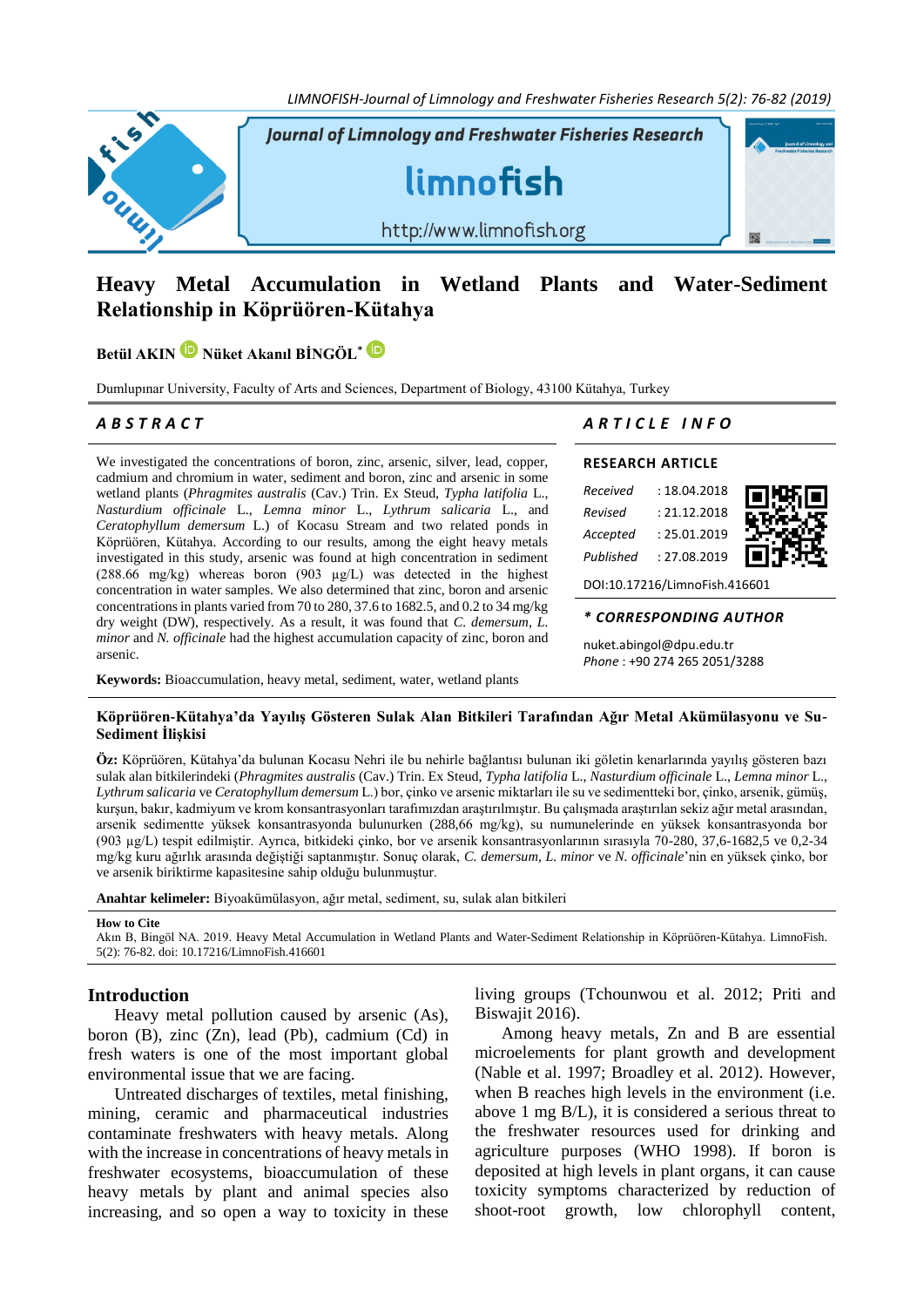leaf deformations, chlorosis, necrosis, inhibition of pollen germination (Howe 1998; Chen et al. 2014; Farag and Zhang 2014; Tripathi et al. 2015).

Zn, enters the environment through industrial wastes, sewage sludge and acid rains, is one of the most common elements on earth (Paschke et al. 2006). Zn is an essential trace element that plays important roles in carbohydrate, lipid and nucleic acid metabolisms along with enzyme activation in plants. Zn is an indispensable micronutrient for plant development, but it can cause toxicity in plants when it reaches high levels in soil and water sources. Although the toxicity threshold of Zn for plants is uncertain, the visible toxicity symptoms such as curling of young leaves, browning leaf tips and chlorosis appear above 300 mg Zn/kg leaf DW (Broadley et al. 2007; Sharma et al. 2013; Tripathi et al. 2015).

Even though biological function of arsenic is not known well, there are studies showing that As is an essential nutrient for rats, hamsters, minipigs, goats and chickens (Uthus 1992). On the other hand, it limits the uptake of Fe and Zn, essential for human health, by plants (Li et al. 2016). Arsenic enters the environment through anthropogenic activities such as mining, metal smelting and burning of fossil fuels. It is toxic in high concentrations and causes decrease in fertility, yield and fruit production in plants (Smedley and Kinniburgh 2002; Finnegan and Chen 2012).

Heavy metals are toxic for plants, but some plants are capable of growing in soils and fresh waters with high concentrations of heavy metals and accomplish their detoxification of these metals by various defense mechanisms (Ali et al. 2013). Heavy metal hyperaccumulating plants such as *Thlaspi caerulescens* L., *Polygonum amphibium* L., *Lemna minor* L., *Eichhornia crassipes* (Mart) Solms., *Pistia stratiotes* L. are used to remove heavy metals from contaminated ecosystems (Arthur et al. 2005; Lone et al. 2008; Rahman and Hasegawa 2011; Moosavi and Seghatoleslami 2013).

There are important metallic mineral and industrial raw material resources mainly boron, chromium, silver, alunite, antimony, copper-leadzinc, iron, manganese, magnesite, cement raw materials, feldspar, gypsum, fluorite and sand-gravel in Kütahya (Hastorun 2017). In addition, the largest silver deposit of Turkey is located about 7 km south of the Köprüören, Kütahya. Köprüören region fresh waters, on the banks of the Kocasu stream and two ponds, are used by local people for irrigation purposes. On the other hand, Kocasu stream feeds Felent stream as important water potential for Porsuk River (Anonymous 2017). Unfortunately, silver mining activities cause As, Pb, Sb and Zn pollution in soil and surface waters in the area (Arslan and Çelik 2015). On May 7 of 2011, one of the waste storage reservoir pools of the silver factory in Gümüşköy had collapsed. Right after the collapsing, the investigation in the area by authorities reported the necessity of monitoring the region in terms of environmental and health effects (Türkkan ve Soysal 2011). For this reason, our study determined (1) the heavy metal concentrations in sediment and water of two ponds and Kocasu stream in Köprüören where heavy metals inputs were mainly due to mining, municipal wastewaters and farming, and (2) the ability of some wetland plants to accumulate B, Zn and As, and (3) investigation of the potential of these plants applicable for phytoremediation studies.

# **Material and Methods**

## **Study site**

Köprüören is located in the western part of Kütahya and 21 km away from city center. There are two ponds and one stream called Kocasu in the region. One of the ponds, pond 1, has 63.86 m length and 40.97 m width, and the other one, pond 2, has 17.49 m length and 14.23 m width (Figure 1, Table 1). The ponds are fed with groundwater and water of the each pond falls into Kocasu stream. Pond 1 is surrounded by fences and used as a recreational area by local people. There are no fences around pond 2 and not used as recreational area. Plant species showing distribution along the pond 1, pond 2 and Kocasu stream are: *Lythrum salicaria* L., *Phragmites australis* (Cav.) Trin. Ex Steud, *L. minor* L., *Typha latifolia* L., *Nasturdium officinale* L., and *Ceratophyllum demersum* L.

## **Sample collection**

Samples were collected from pond 1, pond 2 and Kocasu stream in August 2016 in order to determine the B, Zn, As, Ag, Pb, Cu and Cr concentrations in sediment, water and plant species. Sediment, water and plant samples were collected from nine study points. Sediment samples were collected with scoop with low current velocities in depth of 0-5cm. After sampling, sediment samples were sealed in clean polypropylene (PP) containers.

In addition, water samples were collected from each study points and placed in PP bottles. Sediment and water samples were kept in a cooler at 4 °C and transported to the laboratory immediately for further analysis. Plant samples were collected, transported to the laboratory and air-dried at  $70^{\circ}$ C for 48 h.

## **Analyses of samples**

Heavy metal analyses of all sediments, water and plant samples were performed in Kütahya Dumlupınar University, Advanced Technologies Centre, Kütahya. First, sediment samples were airdried and removed foreign materials by passing the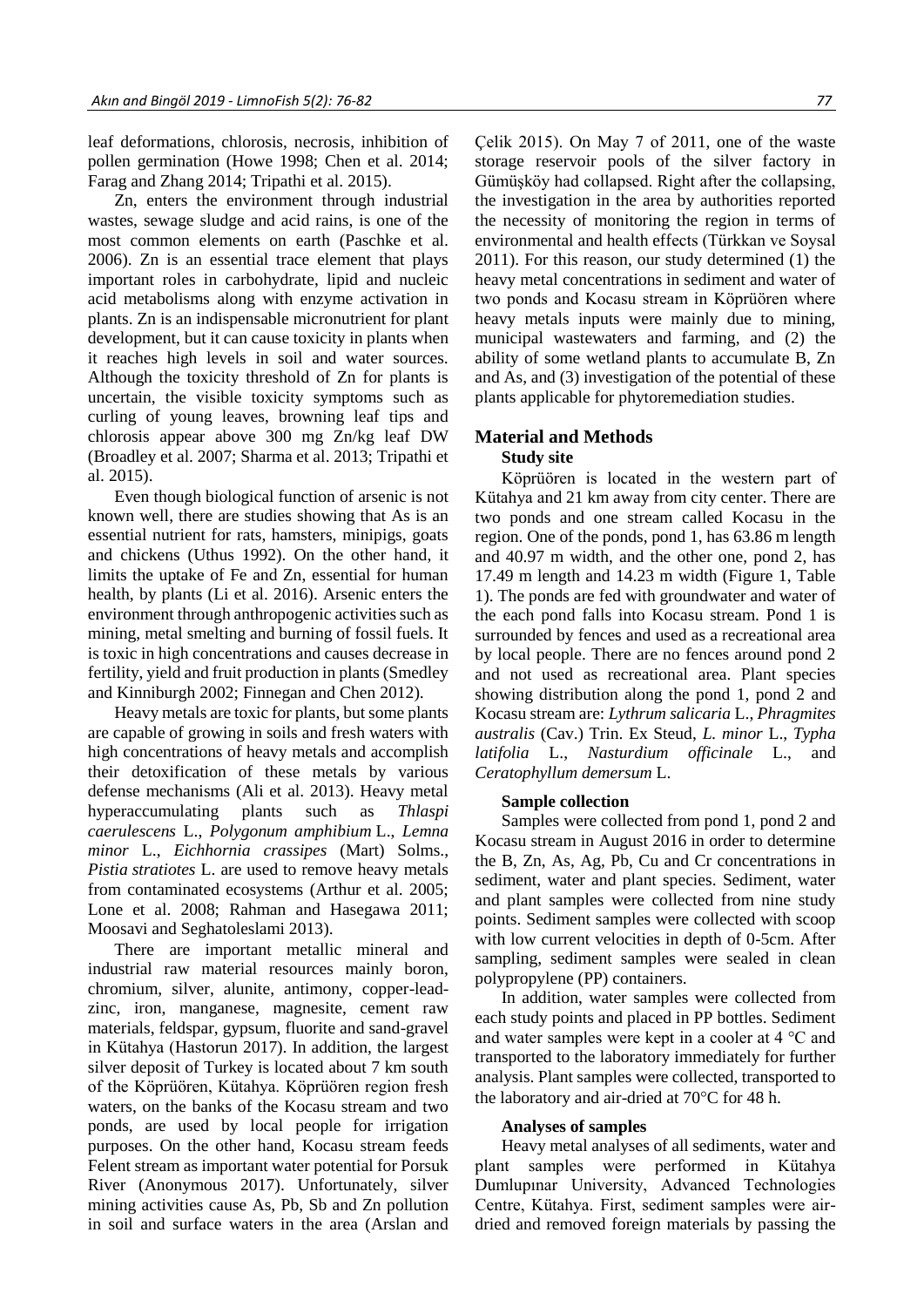dried samples through a 2 mm sieve and then stored in polypropylene bottles (Đozić et al. 2014). Water samples were filtered to remove suspended materials and stored in PP bottles at 4 °C in the refrigerator until heavy metal analysis were performed. Dried plant samples were grounded and 0.1 g plant samples were digested with nitric acid (Merck, Germany) and hydrogen peroxide (Merck, Germany) (Kaçar and

İnal 2008). For heavy metal content determinations, sediment and plant samples were digested and the concentrations of heavy metals (Zn, B, Pb, As, Ag, Cd, Cu and Cr) in sediment, water, and plant were analyzed by Atomic Absorption Spectrometer (AAS, Analytikjena ContrAA 300) (Kütahya Dumlupınar Üniversitesi 2018).



**Figure 1.** Location of pond 1, pond 2 and Kocasu Stream in Köprüören District.

| <b>Study Sites</b> | <b>Sampling</b><br><b>Points</b> | <b>Sample Type</b> | Coordinates |             |  |
|--------------------|----------------------------------|--------------------|-------------|-------------|--|
|                    |                                  |                    | Latitude    | Longitude   |  |
| Pond 1             |                                  | Water              |             |             |  |
|                    |                                  | Sediment           | 39° 30' 27" | 29° 44' 59" |  |
|                    |                                  | Plant              |             |             |  |
|                    | $\overline{c}$                   | Water              |             |             |  |
|                    |                                  | Sediment           | 39° 30' 27" | 29° 44' 55" |  |
|                    |                                  | Plant              |             |             |  |
|                    |                                  | Water              |             |             |  |
|                    | 3                                | Sediment           | 39° 30' 26" | 29° 44' 59" |  |
|                    |                                  | Plant              |             |             |  |
| Pond 2             | 1                                | Water              |             |             |  |
|                    |                                  | Sediment           | 39° 30' 25" | 29° 45' 00" |  |
|                    |                                  | Plant              |             |             |  |
|                    |                                  | Water              |             |             |  |
|                    | $\overline{2}$                   | Sediment           | 39° 30' 26" | 29° 45' 01" |  |
|                    |                                  | Plant              |             |             |  |
|                    |                                  | Water              |             |             |  |
|                    | 3                                | Sediment           | 39° 30' 25" | 29° 45' 02" |  |
|                    |                                  | Plant              |             |             |  |
| <b>Stream</b>      |                                  | Water              |             |             |  |
|                    |                                  | Sediment           | 39° 30' 25" | 29° 45' 00" |  |
|                    |                                  | Plant              |             |             |  |
|                    | $\overline{2}$                   | Water              |             |             |  |
|                    |                                  | Sediment           | 39° 30' 26" | 29° 45' 01" |  |
|                    |                                  | Plant              |             |             |  |
|                    | 3                                | Water              |             |             |  |
|                    |                                  | Sediment           | 39° 30' 25" | 29° 45' 02" |  |
|                    |                                  | Plant              |             |             |  |

**Table 1.** Locations of sampling points.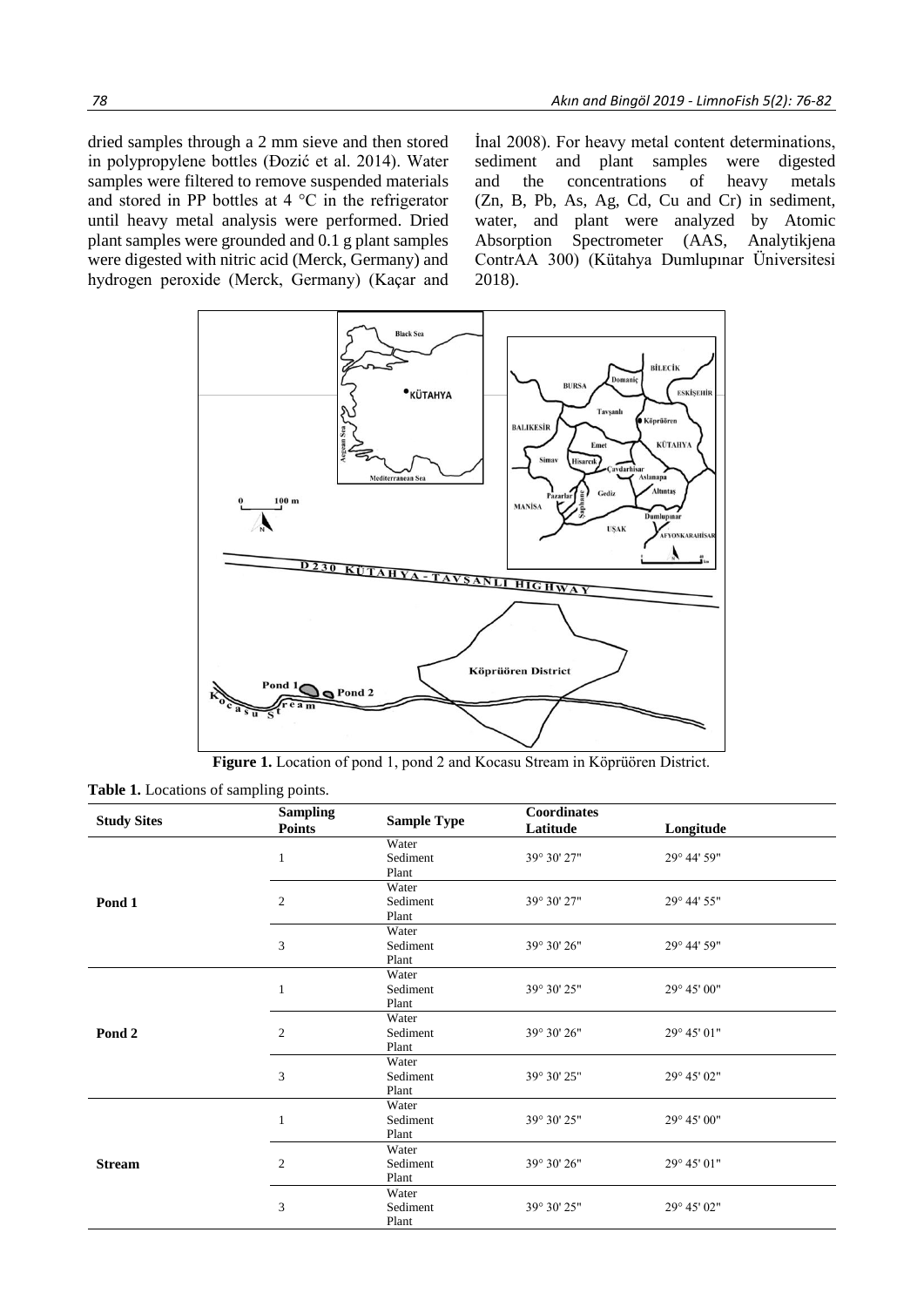## **Statistical analysis**

All values were expressed as the mean ± standard deviation of triplicates. Results were evaluated by JMP 6 SAS (JMP SAS 1995) statistical program. Ftest was used to determine the differences between the heavy metal accumulation in plants at  $p<0.05$ level. TUKEY-HSD multiple comparison test was used on these applications that statistically different according to F-test.

## **Results**

The results of heavy metal analysis in sediment and water samples were presented in Table 2.

According to AAS results, Ag, Cd, Cu and Cr were detected below detection limit in sediment samples. Zn, B, As and Pb concentrations varied from 133.98 to 215.88, 132.57 to 170.71, 86.49 to 233.44 and 17.19 to 288.66 mg/kg in sediment, respectively. When the distribution of heavy metal concentration were considered, while Pb, As, Ag, Cd, Cu and Cr were under detection limit, Zn and B concentrations varied from 31 to 65  $\mu$ g/L and from 800 to 903 µg/L in water, respectively. According to the results of our study, it was determined that heavy metals in sediment were higher than water (Table 2).

**Table 2.** Mean heavy metal concentrations of sediment and water samples in pond 1, pond 2 and Kocasu Stream, Kütahya.

|                                             |        | $Zn*$                 | $R^*$              | $Ph*$               | $As**$              |
|---------------------------------------------|--------|-----------------------|--------------------|---------------------|---------------------|
| <b>Heavy metals in</b><br>sediment (mg/kg)  | Pond 1 | $150.76 \pm 69.97***$ | $170.71 \pm 27.09$ | $86.49 \pm 63.00$   | $29.72 \pm 17.50$   |
|                                             | Pond 2 | $133.98 \pm 14.01$    | $132.57 \pm 30.31$ | $170.83 \pm 86.43$  | $17.19 \pm 6.54$    |
|                                             | Stream | $215.88 \pm 90.02$    | $141.66 \pm 66.59$ | $233.44 \pm 107.81$ | $288.66 \pm 162.50$ |
| <b>Heavy metals in</b><br>water $(\mu g/L)$ | Pond 1 | $65 \pm 98.11$        | $800 \pm 92.31$    | BDL <sup>1</sup>    | BDL <sup>2</sup>    |
|                                             | Pond 2 | $31 \pm 7.5$          | $811 \pm 105.06$   | BDL <sup>1</sup>    | BDL <sup>2</sup>    |
|                                             | Stream | $36 \pm 20.28$        | $903 \pm 266.47$   | BDL <sup>1</sup>    | $BDL^2$             |

\* Flame Atomic Absorption Spectrometry, \*\* Hydride Generation Atomic Absorption Spectrometry

<sup>1</sup> Below Detection Limit (<0.1 mg/L), <sup>2</sup> Below Detection Limit (<5 µg/ml).

\*\*\* Standard error, n=3



**Figure 2.** Zinc (a), boron (b) and arsenic (c) accumulation (mg/kg) in *L. salicaria*, *P. australis*, *L. minor*, *T. latifolia*, *N. officinalis*, and *C. demersum* that show distribution along the pond 1, pond 2 and Kocasu stream, Kütahya.

Heavy metal accumulations in plants were presented in Figure 2. While maximum Zn accumulation was obtained in *C. demersum* (280  $\pm$ 0.67 mg/kg), minimum Zn accumulation was determined in *P. australis* (70.1  $\pm$  0.58 mg/kg). When Zn accumulation ability of plants in pond 1 was compared to each other, there were statistically significant differences between mean Zn accumulations of plants. *L. minor* plant  $(155.8 \pm 0.26$ mg/kg) zinc accumulation potential is statistically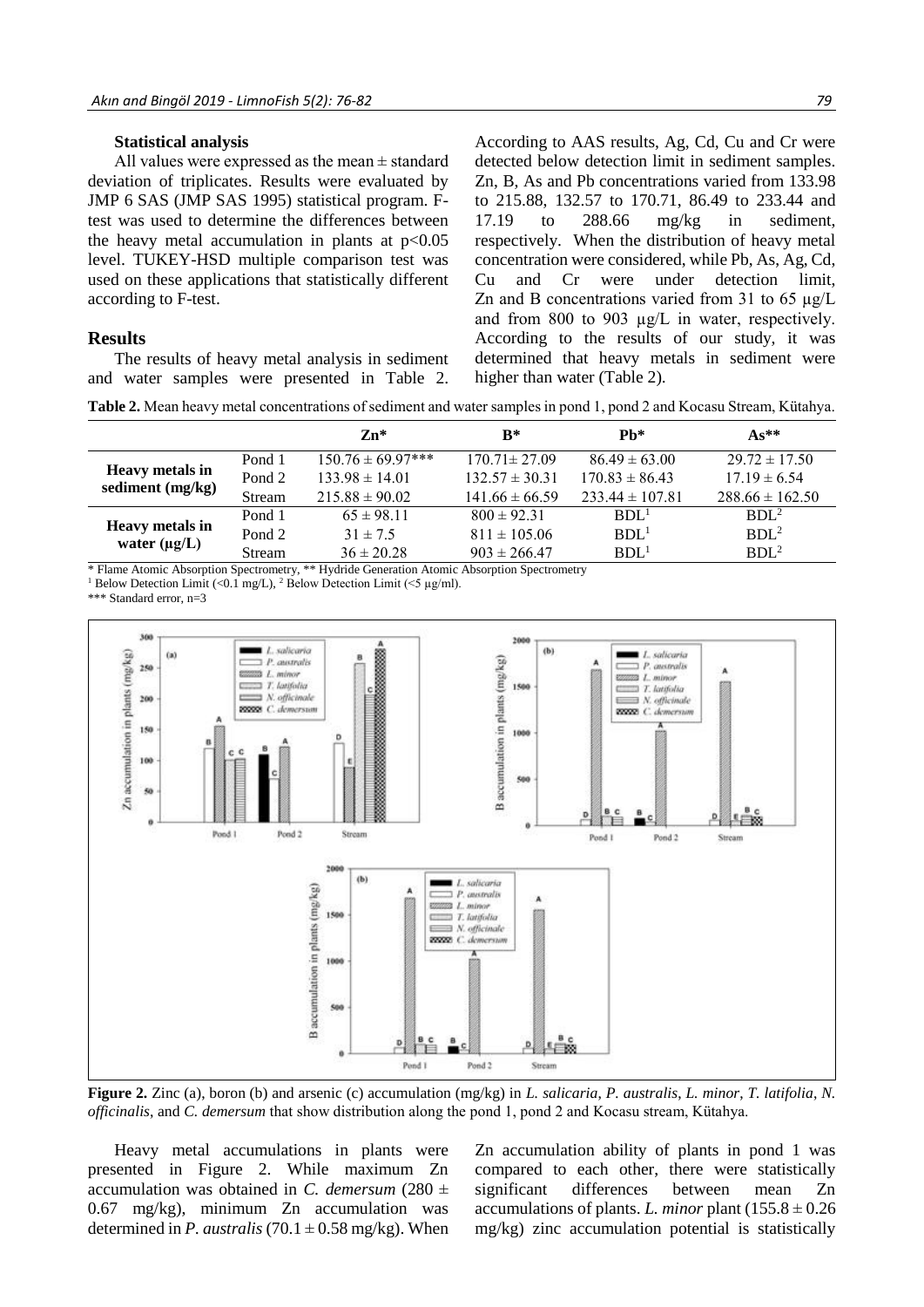Boron concentrations of the plants in pond 1, pond 2 and stream varied from  $37.6 \pm 0.31$  to 1682.5  $\pm$  0.84 mg/kg. The results of statistical analyses showed that the maximum boron accumulation was found in *L. minor* and minimum boron accumulation was found in *P. australis* in all points (Figure 2).

Arsenic concentrations of the plants in pond 1, pond 2 and Kocasu stream varied from  $0.2 \pm 0.06$  to  $34 \pm 0.53$  mg/kg. The maximum arsenic accumulation was found in *N. officinale*  $(34 \pm 0.53)$ mg/kg) and *C. demersum*  $(16 \pm 0.76 \text{ mg/kg})$  grown in stream. Thus, the arsenic accumulation by *N. officinale* was considerably higher than other aquatic plants. The minimum As accumulation was found in *P. australis* (Figure 2).

## **Discussion**

Among the eight heavy metals investigated in Kocasu stream and two related ponds in Köprüören, arsenic and boron were found at high concentrations in sediment and water samples, respectively. Arslan and Çelik 2015 found that pollution index values were high in stream sediments collected from Köprüören Basin. On the other hand, Çiçek et al. 2013 and Tokatlı et al. 2012 also found that Köprüören village and Felent River were ecologically at risk in term of arsenic heavy metal.

In this study, it was found that the concentrations of Pb and Cr in the water samples collected from Kocasu Stream and related two ponds were below detection limit. However, Yuce et al. 2005 and Kose et al. 2015 have found that concentration of Pb and Cr metals in Porsuk River were over the maximum contamination level. It was thought that the reason for the increase in concentration of these metals is associated with the wastewater contamination from porcelain factories along Porsuk River.

The highest zinc accumulation was observed in *C. demersum* and *T. latifolia* in Kocasu stream. Ghobrial (2000) showed that *C. demersum* could accumulate high concentration of Zn inside its tissues and acts as biological filter for detoxification of domestic effluents. According to research of Kumari and Tripathi (2015), *T. latifolia* plant has the best removal capacity of Zn among Cu, Fe, Ni, Cr, Pb and Cd heavy metals (52.4%). Klink et al. (2013) have stated more zinc was accumulated in root of *T. latifolia* than its stem, so they have identified it as root accumulator plant.

It has been found that *L. minor* accumulate higher concentrations of B than *N. officinale*, *T. latifolia*, *C. demersum*, *L. salicaria*, *P. australis*. Lemna spp., floating aquatic plant, accumulates high concentration of B with its whole plant surface (Del-Campo Marin and Oron 2007; Böcük et al. 2013). Gür et al. (2016) found that *L. minor* accumulated 4007 mg B/kg after a 7-day treatment period. Tatar and Öbek (2014) also determined that B uptake by *L. minor* changes between 140 mg B/g and 274 mg  $B/g$ .

*N. officinale* and *C. demersum* plants were found to accumulate maximum Arsenic in their tissues*. N. officinale* can accumulate high concentration of Arsenic in roots, shoots and leaves under favorable growth conditions (Rahman and Hasegawa 2011; Kisten et al. 2015). According to Ozturk et al. (2010) watercress (*N. officinale*) can accumulate large amounts of Arsenic in its leaves when the plant exposed to 50 M of As. On the other hand, Gounden et al. (2016) determined that watercress plants exposed to over 5 ppm As died after one week of treatment. There are reports about As accumulation presented by a number of authors including Mishra et al. (2013), Srivastava et al. (2014) and Xue et al. (2012), and they all have indicated that *C. demersum*  was a potential As accumulator submerged macrophyte plant (76 µg As/g d.w, 489 µg As/g d.w. and 963 μg As/g d.w., respectively).

In recent years, heavy metal pollution due to industrial and agricultural activities has threatened water ecosystems. Especially metal mines and mine processing activities in Kütahya have caused heavy metal pollution in fresh waters. Aquatic plants and macrophytes are one of the main biological component of the fresh water, and able to accumulate high concentrations of heavy metals in their tissues (Matache 2013). In the present study, heavy metal accumulation in some wetlands plants and its relation with sediment and water in Köprüören-Kütahya were investigated. The data showed that while Zn, B, Pb and As was found in the sediments, only Zn and B heavy metals were detected in water samples and B, Zn and As were found in plants. In this study, it was cleared that *C. demersum*, *L. minor* and *N. officinale* have high capacity to accumulate heavy metal in their tissues, and these aquatic plants can be used for phytoremediation.

## **References**

Ali H, Khan E, Sajad MA. 2013. Phytoremediation of heavy metals-concepts and applications. Chemosphere. 91(7):869-881. doi: [10.1016/j.chemosphere.2013.01.075](http://doi.org/10.1016/j.chemosphere.2013.01.075)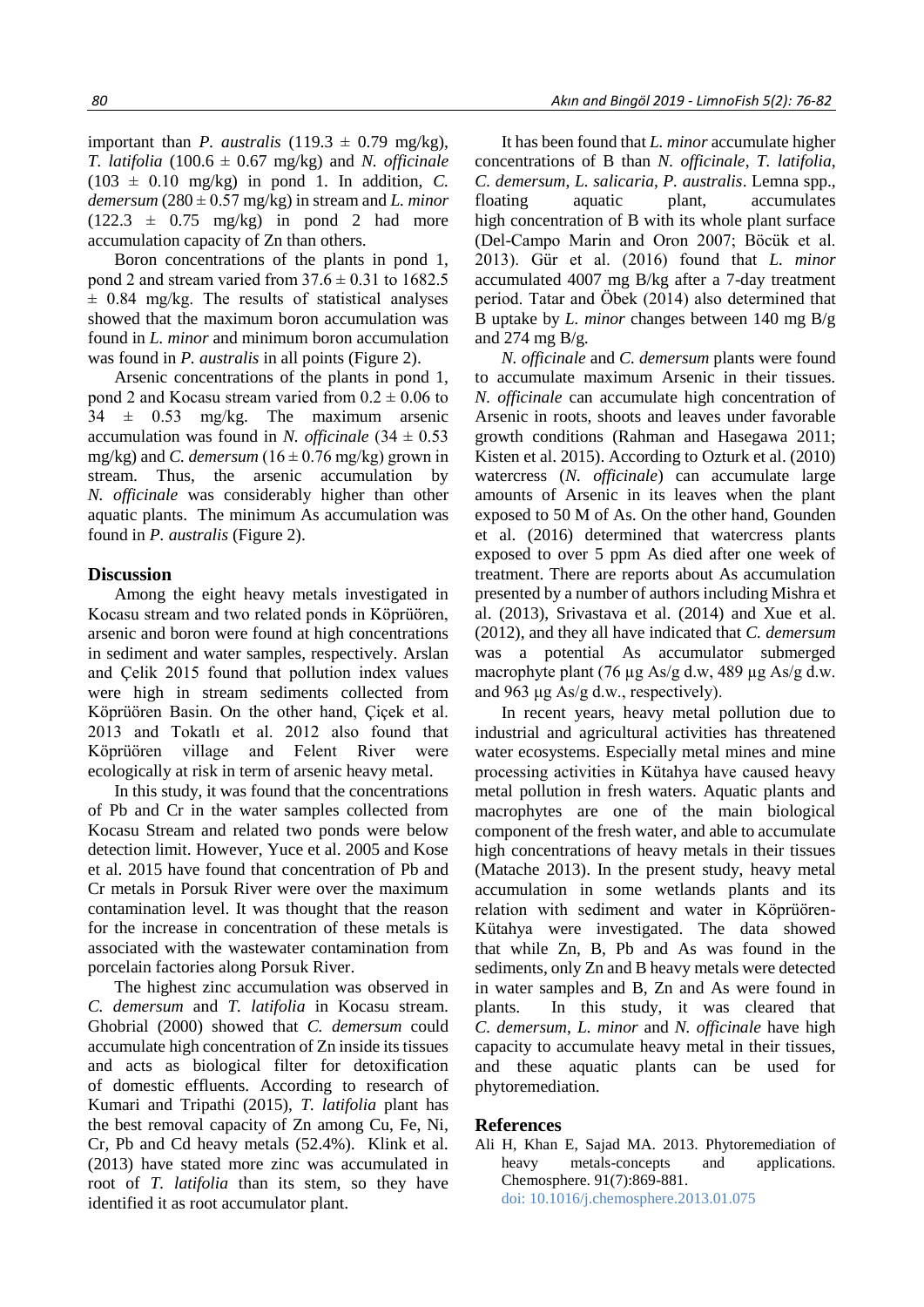- Anonymous 2017. The environmental situation report of Kütahya city. Kütahya: Kütahya Governorship Environment and Urbanisation Province Directorate 153 p. [in Turkish]
- Arslan Ş, Çelik M. 2015. Assessment of the pollutants in soils and surface waters around Gümüş Köy Silver Mine (Kütahya, Turkey). B Environ Contam Tox. 95(4):499-506. doi: [10.1007/s00128-015-1613-6](https://link.springer.com/article/10.1007/s00128-015-1613-6)
- Arthur EL, Rice PJ, Rice PJ, Anderson TA, Baladi SM, Henderson KLD, Coats JR. 2005. Phytoremediation an overview. Crit Rev Plant Sci. 24(2):109-122. doi: [10.1080/07352680590952496](https://www.tandfonline.com/doi/abs/10.1080/07352680590952496)
- Böcük H, Yakar A, Türker OC. 2013. Assessment of *Lemna gibba* L. (duckweed) as a potential ecological indicator for contaminated aquatic ecosystem by boron mine effluent. Ecol Indic. 29:538-548. doi: [10.1016/j.ecolind.2013.01.029](https://www.sciencedirect.com/science/article/pii/S1470160X13000617?via%3Dihub)
- Broadley MR, White PJ, Hammond JP, Zelko I, Lux A. 2007. Zinc in plants. New Phytol. 173:677-702. doi: [10.1111/j.1469-8137.2007.01996.x](https://nph.onlinelibrary.wiley.com/doi/epdf/10.1111/j.1469-8137.2007.01996.x)
- Broadley MR, Brown P, Cakmak İ, Rengel Z, Zhao F. 2012. Function of nutrients: Micronutrients. In: Marschner P. editor. Mineral Nutrition of Higher Plants. USA: Academic Press. p. 191-243.
- Chen M, Mishraa S, Heckathorna SA, Frantzb JM, Krauseb C. 2014. Proteomic analysis of *Arabidopsis thaliana* leaves in response to acute boron deficiency and toxicity reveals effects on photosynthesis, carbohydrate metabolism, and protein synthesis. J Plant Physiol. 171(3-4):235-242. doi: [10.1016/j.jplph.2013.07.008](https://www.sciencedirect.com/science/article/pii/S0176161713002988?via%3Dihub)
- Çiçek A, Tokatli C, Köse E. 2013. Ecological risk assessment of heavy metals in sediment of Felent Stream, Sakarya River Basin, Turkey. Pakistan J Zool. 45(5):1335-1341.
- Del-Campo Marin CM, Oron G. 2007. Boron removal by the duckweed *Lemna gibba*: A potential method for the remediation of boron-polluted waters. Water Res. 41(20):4579-4584.

doi: [10.1016/j.watres.2007.06.051](https://www.sciencedirect.com/science/article/abs/pii/S0043135407004216?via%3Dihub)

- Đozić A, Selimbašić V, Cipurković A, Tanjić I, Uljić M, Zohorović M. 2014. Metal pollution assessment in sediments of the Spreča River. Technologica Acta. 7(1):69-79.
- Farag M, Zhang MF. 2014. Effect of boron toxicity stress on seed germination, root elongation and early seedling development of watermelon *Citrullus lanatus* Thumb. J Anim Plant Sci. 21(2):3313-3325.
- Finnegan PM, Chen W. 2012. Arsenic Toxicity: The effects on plant metabolism. Front Physiol. 3:1-18. doi: [10.3389/fphys.2012.00182](http://www.readcube.com/articles/10.3389/fphys.2012.00182)
- Ghobrial MG. 2000. Treatment of cadmium, copper, zinc and iron in wastewater by the hornwort *Ceratophyllum demersum*. [Egyptian Journal of Aquatic Biology and](http://ejabf.journals.ekb.eg/)  [Fisheries.](http://ejabf.journals.ekb.eg/) 4(1):35-46.

doi: [10.21608/ejabf.2000.1639](https://ejabf.journals.ekb.eg/article_1639_7b1145da6b7f6c333d4934afe61fb971.pdf)

Gounden D, Kisten K, Moodley R, Shaik S, Jonnalagadda SB. 2016. Impact of spiked concentrations of Cd, Pb, As and Zn in growth medium on elemental uptake of *Nasturtium officinale* (watercress). J Environ Sci Heal B. 51(1):1-7.

doi: [10.1080/03601234.2015.1080477](https://www.tandfonline.com/doi/full/10.1080/03601234.2015.1080477?scroll=top&needAccess=true)

- Gür N, Türker OC, Böcük, H. 2016. Toxicity assessment of boron (B) by *Lemna minor* L. and *Lemna gibba* L. and their possible use as model plants for ecological risk assessment of aquatic ecosystems with boron pollution. Chemosphere. 157:1-9. doi: [10.1016/j.chemosphere.2016.04.138](https://www.sciencedirect.com/science/article/pii/S0045653516306403?via%3Dihub)
- Hastorun S. 2017. The Mineral Industry of Turkey. 2014 U.S. Geological Survey Minerals Yearbook, Turkey. 46.1-46.26.
- Howe PD. 1998. A review of boron effects in the environment. Biol Trace Elem Res. 66(1-3):153-166. doi: [10.1007/BF02783135](https://link.springer.com/article/10.1007/BF02783135)
- JMP SAS 1995. JMP. Cary, NC, USA: SAS Institute Inc 302 p. p.
- Kaçar B, İnal A. 2008. Bitki Analizleri. Ankara: Nobel Yayın Dağıtım Ltd. Şti 892 p. [in Turkish].
- Kisten K, Gounden D, Moodley R, Jonnalagadda SB. 2015. Elemental distribution and uptake by watercress (*Nasturtium aquaticum*) as a function of water quality. J Environ Sci Heal B. 50(6):439-447. doi: [10.1080/03601234.2015.1011971](https://www.tandfonline.com/doi/abs/10.1080/03601234.2015.1011971)
- Klink A, Macioł A, Wisłocka M, Krawczyk J. 2013. Metal accumulation and distribution in the organs of *Typha latifolia* L. (Cattail) and their potential use in bioindication. Limnologica. 43(3):164-168. doi: [10.1016/j.limno.2012.08.012](https://www.sciencedirect.com/science/article/pii/S0075951112000680)
- Kose E, Cicek A, Uysal K, Tokatlı C, Emiroglu O, Arslan N. 2015. Heavy Metal accumulations in water, sediment, and some cyprinid species in Porsuk Stream (Turkey). Water Environ Res. 87(3):195-204. doi: [10.2175/106143015X14212658612993](https://onlinelibrary.wiley.com/doi/pdf/10.2175/106143015X14212658612993)
- Kumari M, Tripathi BD. 2015. Efficiency of *Phragmites australis* and *Typha latifolia* for heavy metal removal from wastewater. Ecotoxicol Environ Saf. 112:80-86. doi: [10.1016/j.ecoenv.2014.10.034](https://www.sciencedirect.com/science/article/pii/S0147651314005004?via%3Dihub)
- Kütahya Dumlupınar Üniversitesi 2018. İleri Teknolojiler Merkezi; [cited 2018 Aug 24]. Available from https://iltem.dpu.edu.tr/analiz-ucretleri/.
- Li N, Wang J, Song W-Y. 2016. Arsenic uptake and translocation in plants. Plant and Cell Physiology. 57(1):4-13. doi: [10.1093/pcp/pcv143](https://watermark.silverchair.com/pcv143.pdf?token=AQECAHi208BE49Ooan9kkhW_Ercy7Dm3ZL_9Cf3qfKAc485ysgAAAjowggI2BgkqhkiG9w0BBwagggInMIICIwIBADCCAhwGCSqGSIb3DQEHATAeBglghkgBZQMEAS4wEQQMK6_QcKvlf60dBBS_AgEQgIIB7ZWq_GmEC-yRCnZumRISM04woo3_Rw9p123wnzVu-socH6NmXU1ZxNAdPtrrllxrkEg7v9b24Sv2aRb95tNh8EOn2c8kND0ibtd8oexmvu_GXWy2c7lRE0aplw5wH5N3EWiA11nQygYAEtzbJXQxVGv4w0UiBbyvWvnixVdVdrLLRdRd5-S60F55aFSqOXC6UmpkRkTY4YDiOCEPs5E6IjeMNhqF-xbq4tKIcEInH5nRmj-s8H49fe_YplYun499fdkXPFt3xtrdFjLriPHWHs6TL3xa-fSzGOi49ZMHWbYBLrjJFDD0CLl4fxcJVGPMUT40BQNSSxS1NiunxbBKf-fTk4u5PlgESBI0AnAtlwwcZniylvcnxKGBv9fdiGhBZVGkKaw055d_oS1YsY6dj6IiJEfTWPW00ywoTigHt1PIVPCV1AD8Xlw_ZlEhqNkoZkiDquMLIv9Khgkj_0lJQhfPPRCl8EniTUX7VLm1ODoWl3M-uMcdb_4_vC8PbMMiqY_UHewEUDkQSk0RQ9Yrycko2sdEqd5iNHWvrtUBdQOWtL7Uh4YzUZtAewCxP27an3Ag_YduRbv6t3YplF8xr8dlAPpBkYyxnnNEnskfGdSpRVB0Dd0UFXNXK_esM3cAkPyQ1FiUrmMesaF20N0)
- Lone MI, He Z, Stoffella PJ, Yang X. 2008. Phytoremediation of heavy metal polluted soils and water: Progresses and perspectives. J Zhejiang Univ Sci B. 9(3):210-220. doi: [10.1631/jzus.B0710633](https://www.ncbi.nlm.nih.gov/pmc/articles/PMC2266886/)
- Matache ML, Marin C, Tudorache A, Rozylowicz L. 2013. Plants accumulating heavy metals in the Danube River wetlands. J Environ Health Sci. 11(39):1-7. doi: [10.1186/2052-336X-11-39](https://jehse.biomedcentral.com/track/pdf/10.1186/2052-336X-11-39)
- Mishra S, Wellenreuther G, Mattusch J, Stark HJ, Kupper H. 2013. Speciation and distribution of arsenic in the non-hyperaccumulator macrophyte *Ceratophyllum demersum*. Plant Physiol. 163:1396-1408.

doi: [10.1104/pp.113.224303](http://www.plantphysiol.org/content/plantphysiol/163/3/1396.full.pdf)

Moosavi SG, Seghatoleslami MJ. 2013. Phytoremediation: A review. Adv Agri Biol. 1(1):5-11.